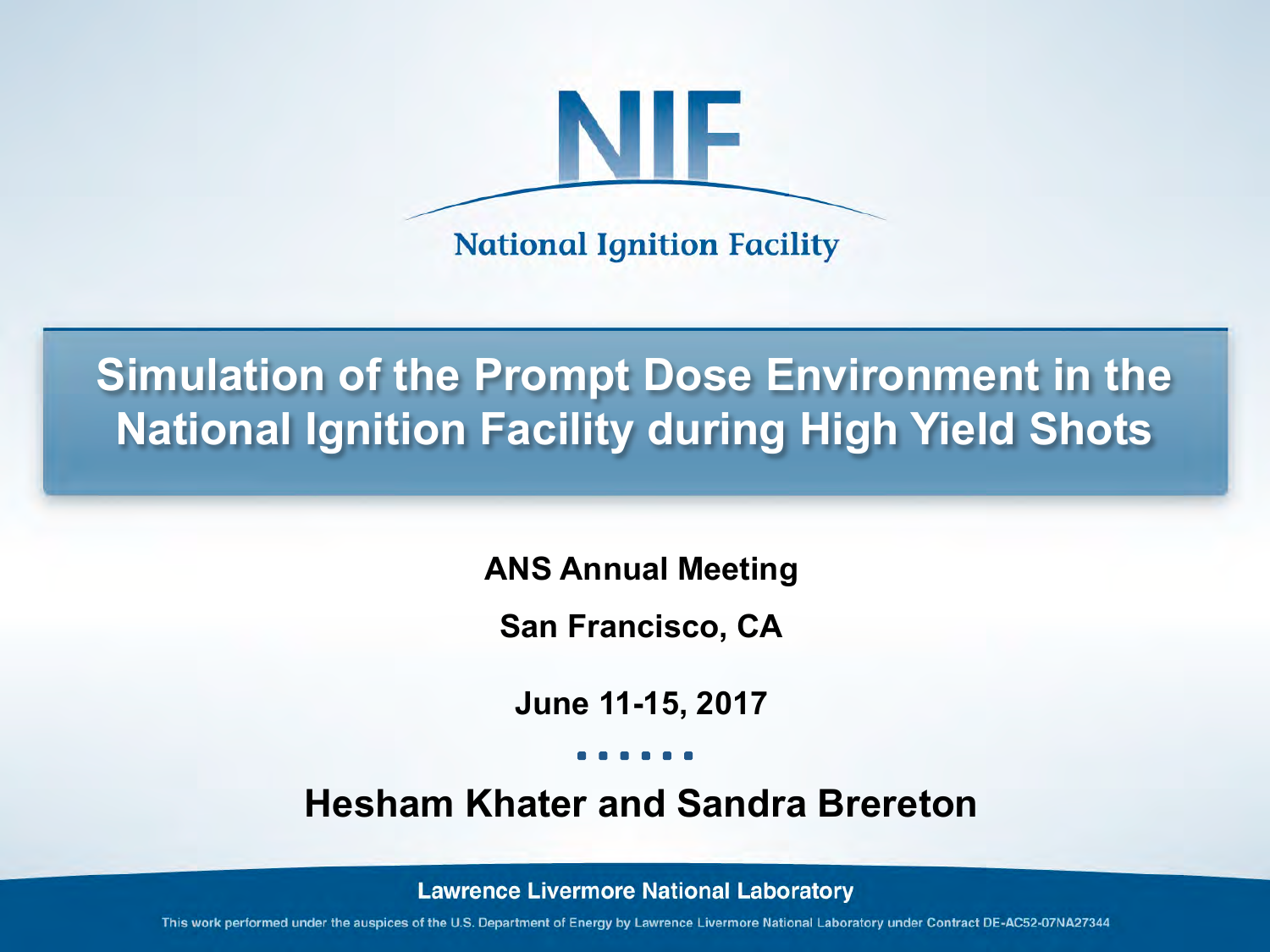#### **Introduction**

- 
- **Detailed 3-D modeling of the NIF facility is developed to accurately simulate the radiation environment within the NIF**
- **Prompt dose values are calculated for high yield shots (20 MJ of neutron yield per shot)**
- **Results of the analysis are used to determine the final thicknesses of the shielding doors as well as the required shield thicknesses for all unused penetrations**
- **Integrated dose values are used to formulate the personnel access requirements within the facility**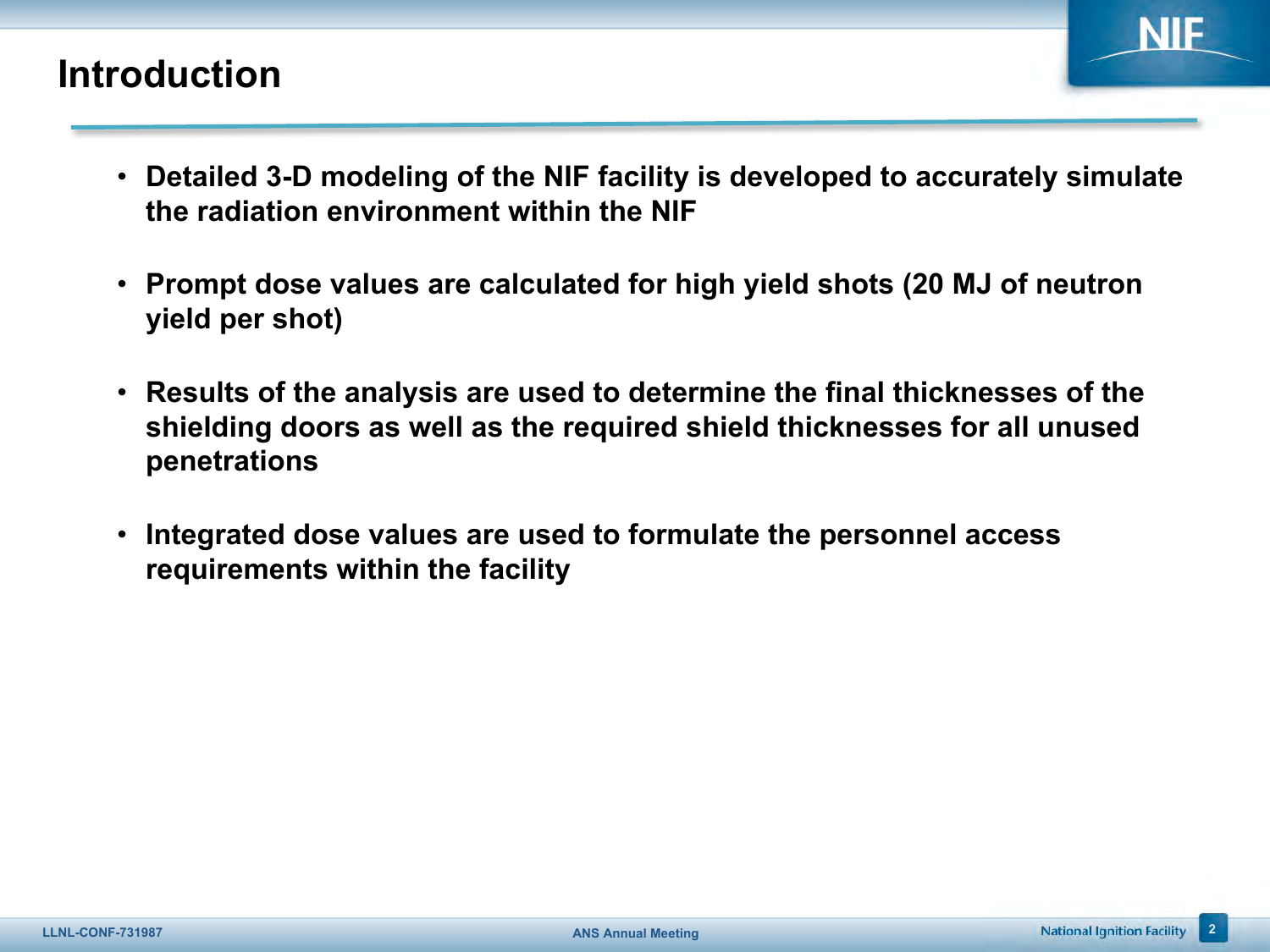**NIF Layout**



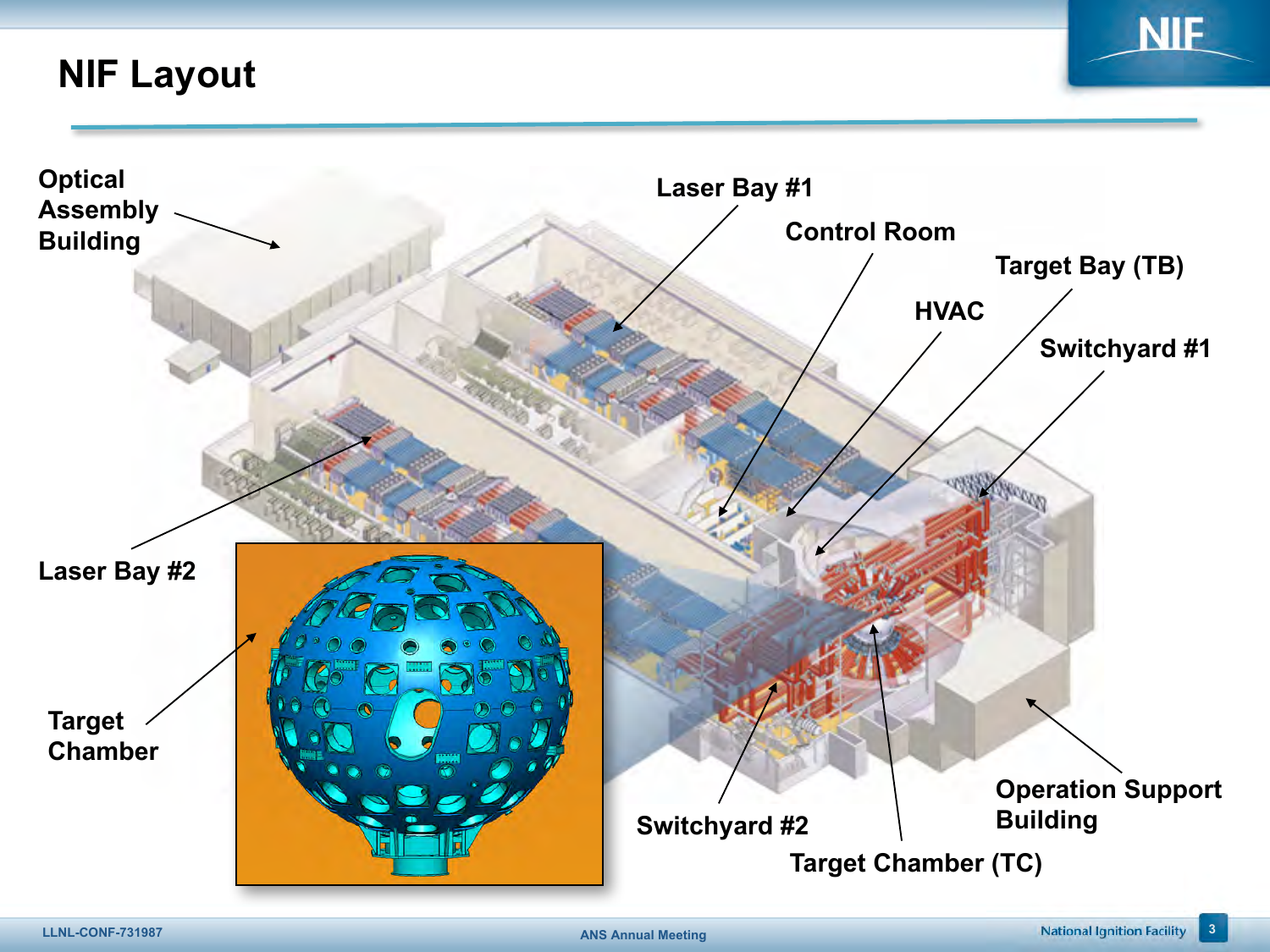# **Features of the current NIF facility model**

- **Based on the facility as-built drawings**
- **10-cm-thick Al Target Chamber (TC) wall surrounded by 40-cm of borated concrete**
- **1.83-m -thick concrete Target Bay (TB) wall**
- **99.1-cm-thick concrete Switchyard walls**
- **All Target Chamber, Target Bay and Switchyard wall penetrations are modeled**
- **Diagnostics and Direct Drive ports are only covered with ~ 5-cm-thick aluminum**
- **Final Optics Assemblies (FOAs) are modeled**

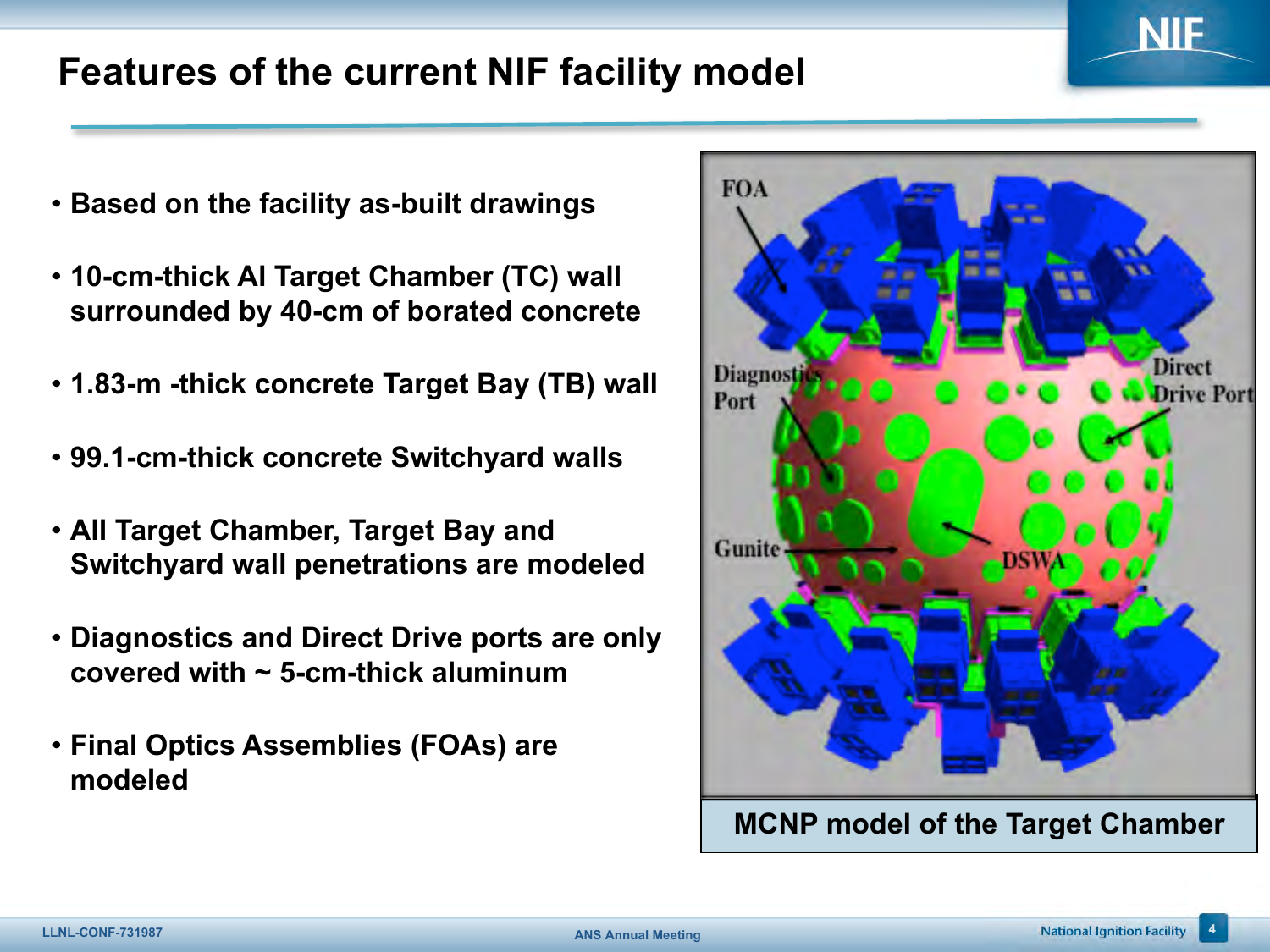#### **Sectional view of the Target Bay**





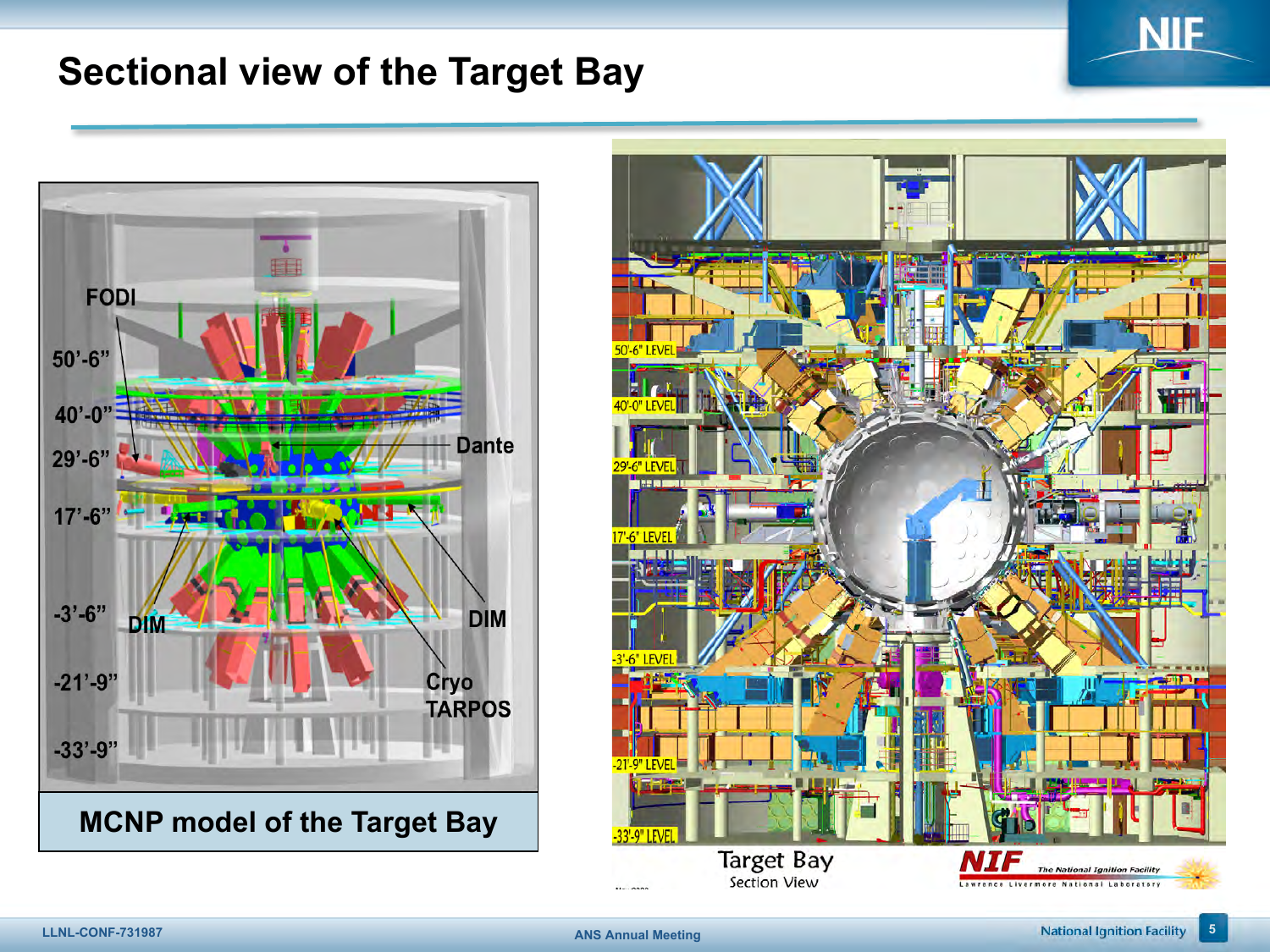# **Radiation pathways**

- **Target Chamber penetrations**
	- **48 indirect-drive beam ports (FOAs)**
	- **24 direct-drive beam ports**
	- **120 diagnostic ports**
- **Target Bay wall penetrations**
	- **Laser beam path in TB walls**
	- **176 utility penetrations (40% shielded)**
	- **10 diagnostic penetrations**
- **West Switchyard wall penetrations**
	- **18 utility penetrations**
	- **2 diagnostic penetrations**
- **East Switchyard wall penetrations**
	- **26 utility penetrations**
	- **Laser beam tubes at the 17' 6" level**
- **Doors**
	- **Target Bay: 20 primary (19 shielded)**
	- **Switchyards: 32 secondary (27 shielded)**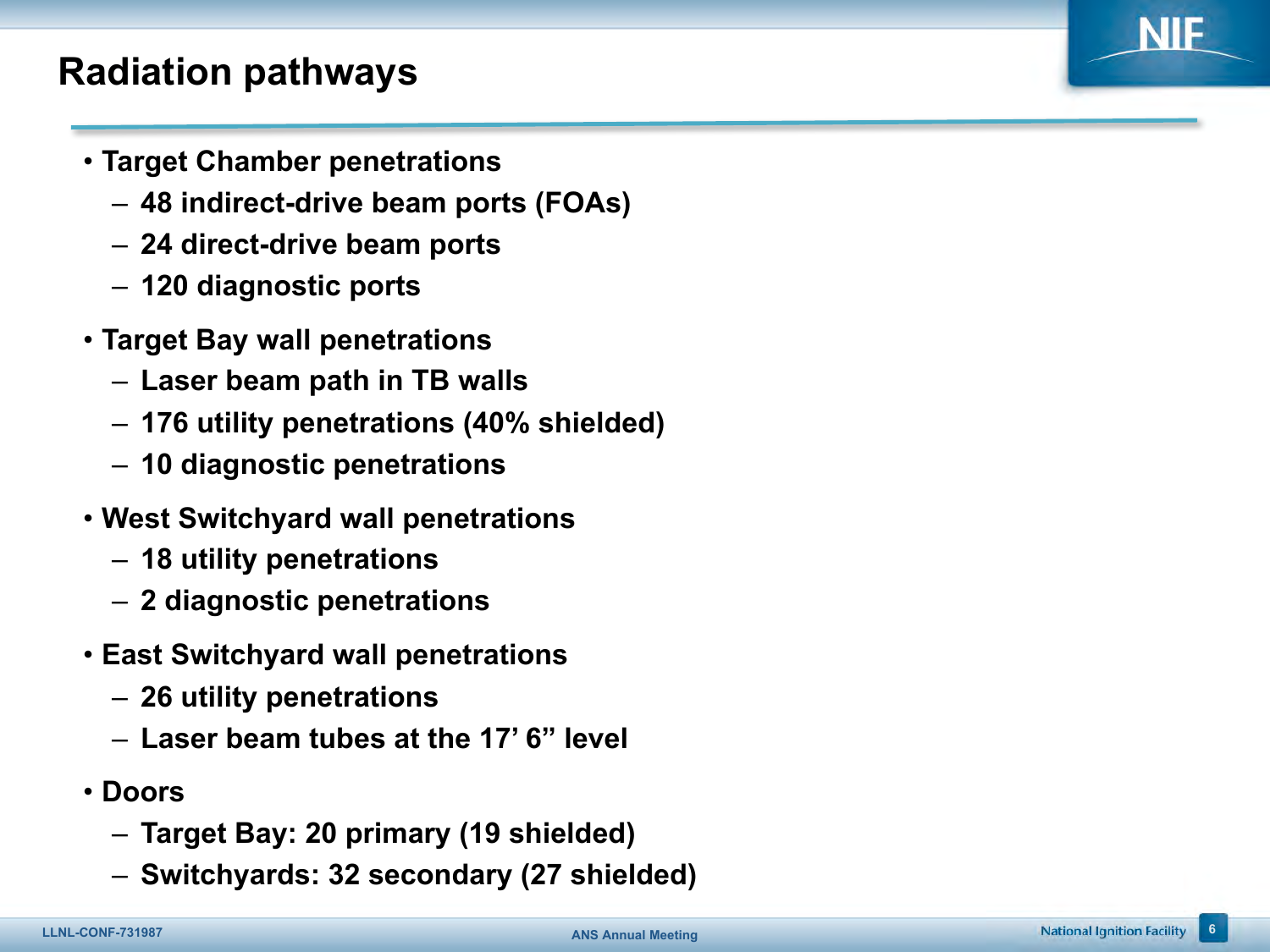#### **Horizontal view of TB at TCC**



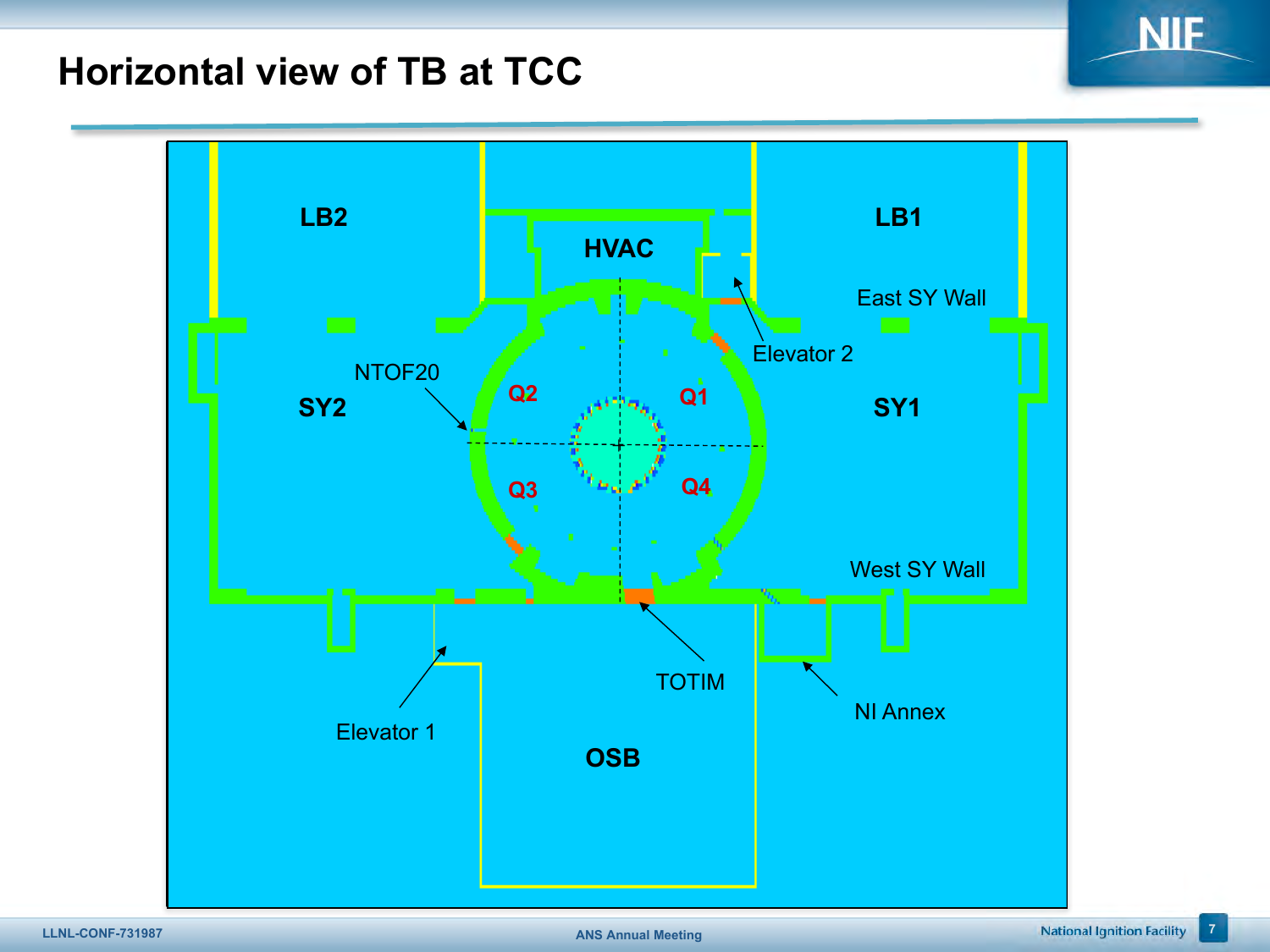#### **Vertical views of TB and SY walls**

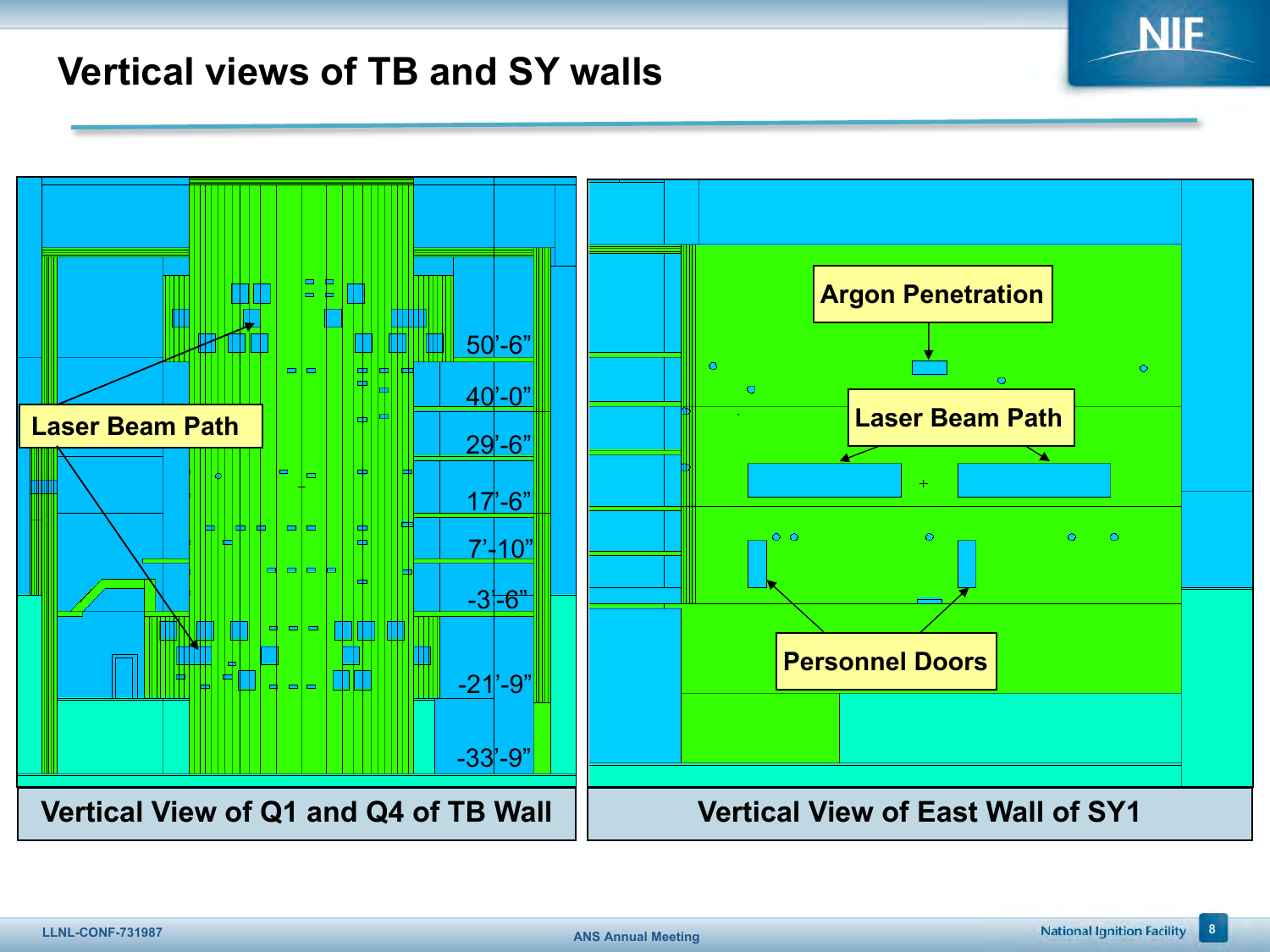#### **Summary of shield door locations**



**Exclusion areas** 

Normally occupied areas within the facility

NIE

Occasionally occupied areas outside the facility

 $\square$  Secondary shield doors O Primary shield doors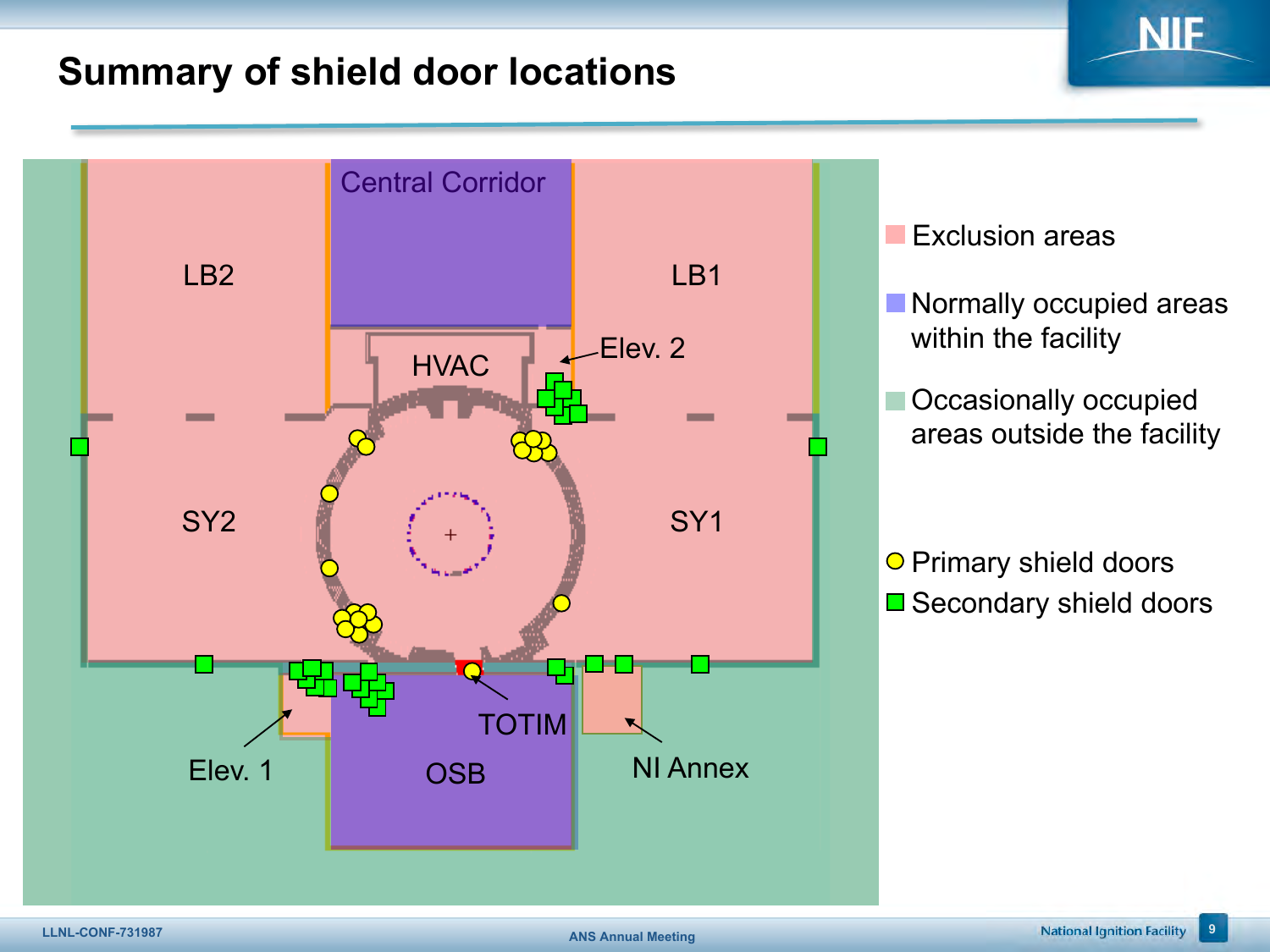#### **Simulation approach/assumptions**

- **Radiation transport simulations performed using the MCNP code**
- **Particle splitting and Russian roulette are used throughout the geometry**
- **Particle tracks are followed using tally cell-flagging cards**
- **Mesh tallies are used to produce prompt dose maps of the entire facility**
- **ICRP-74 fluence to effective dose conversion factors**
- **High yield shots of 20 MJ or 7.1x1018 neutrons per shot**
- **Maximum annual yield of 1200 MJ**
- **The NIF radiological design goal is to limit the maximum prompt dose in any occupied area to < 50** µ**Sv per shot and < 1 mSv per year**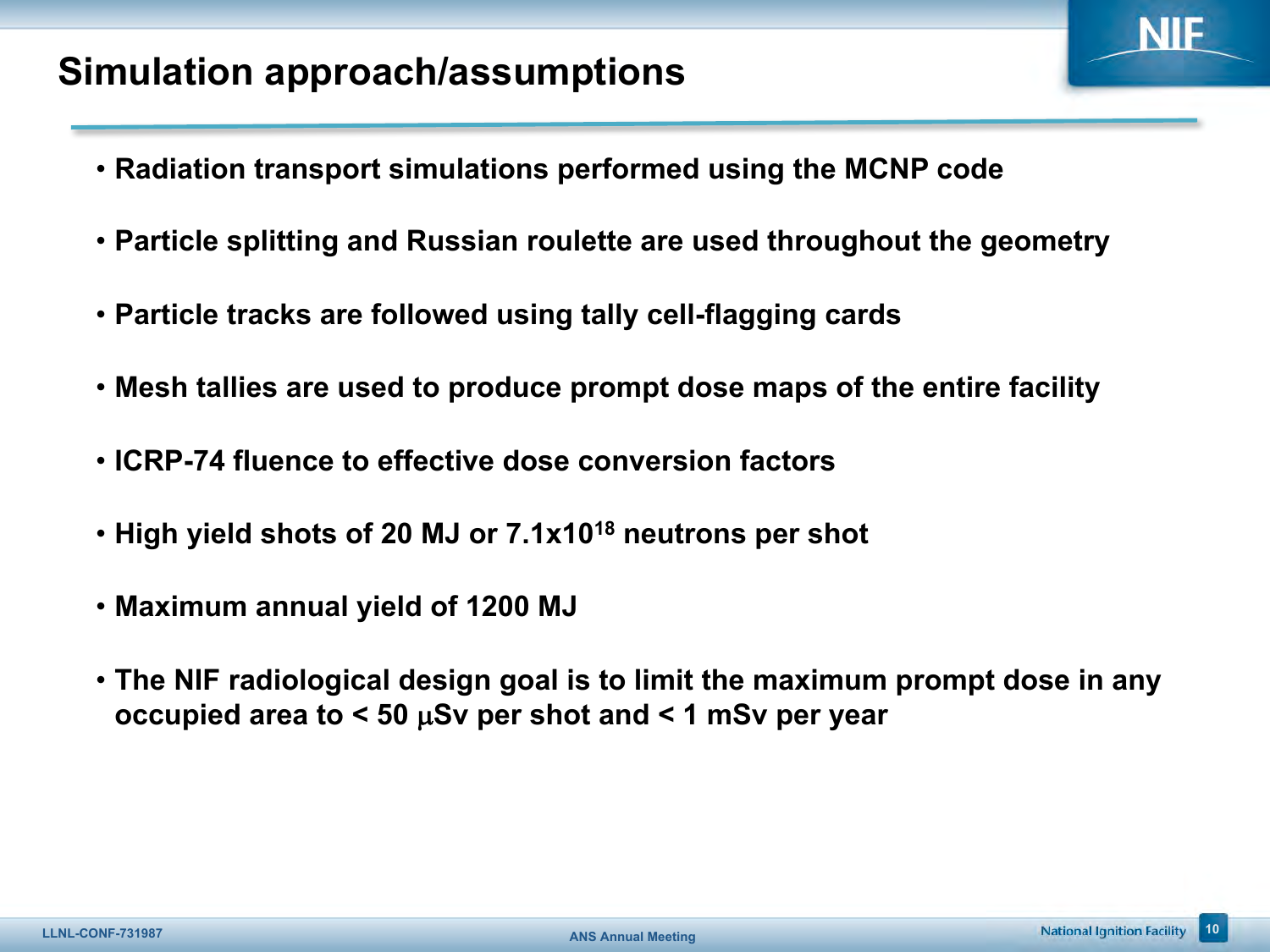# **Prompt dose map for the ground level during a shot**



**Estimated dose in the Control Room is ~ 10** µ**Sv and in the Visitor Center is ~ 30** µ**Sv**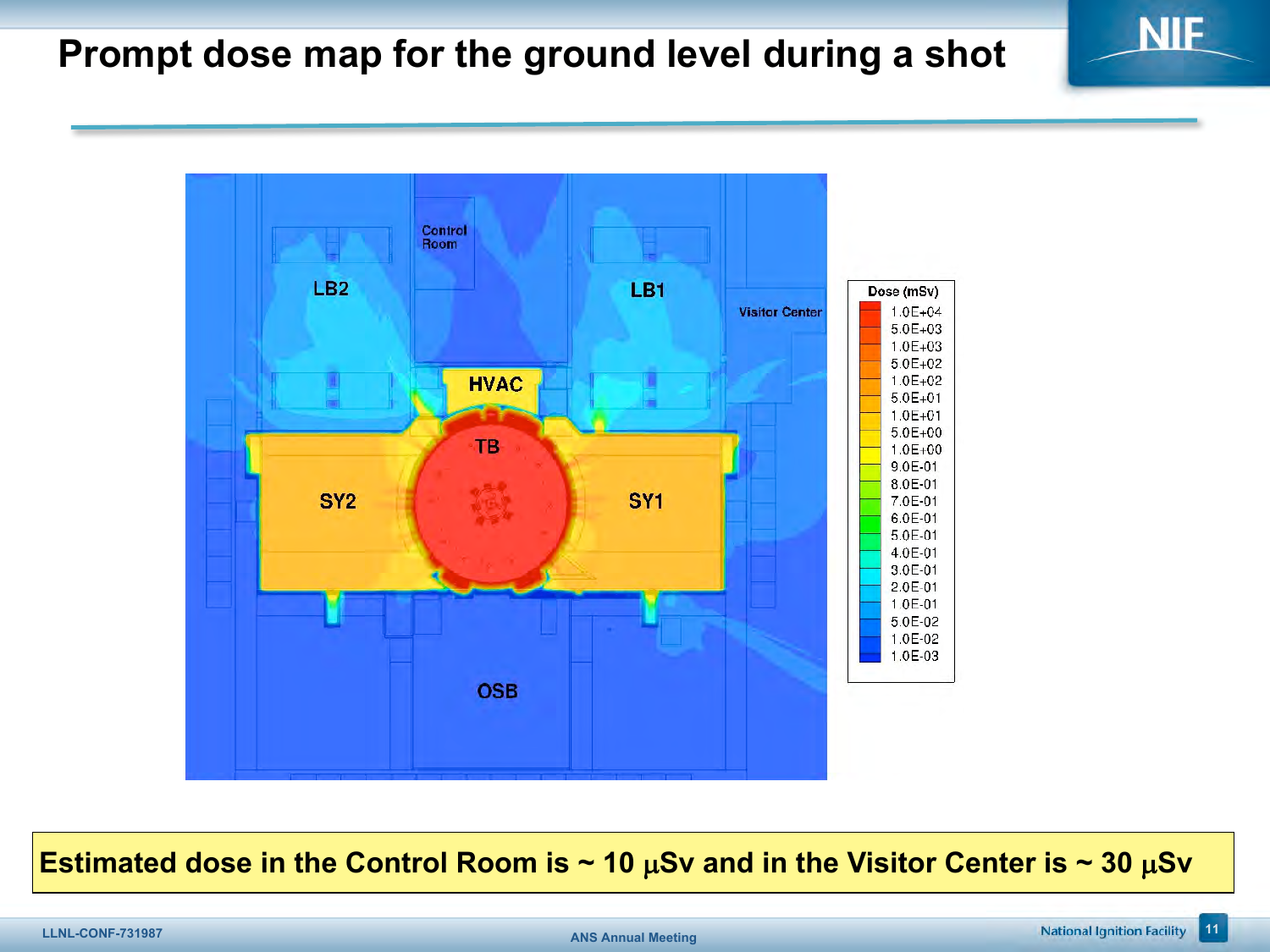# **Prompt dose map for the 17' 6" floor during a shot**



**Estimated dose outside the TOTIM door in the normally occupied OSB is ~ 40** µ**Sv**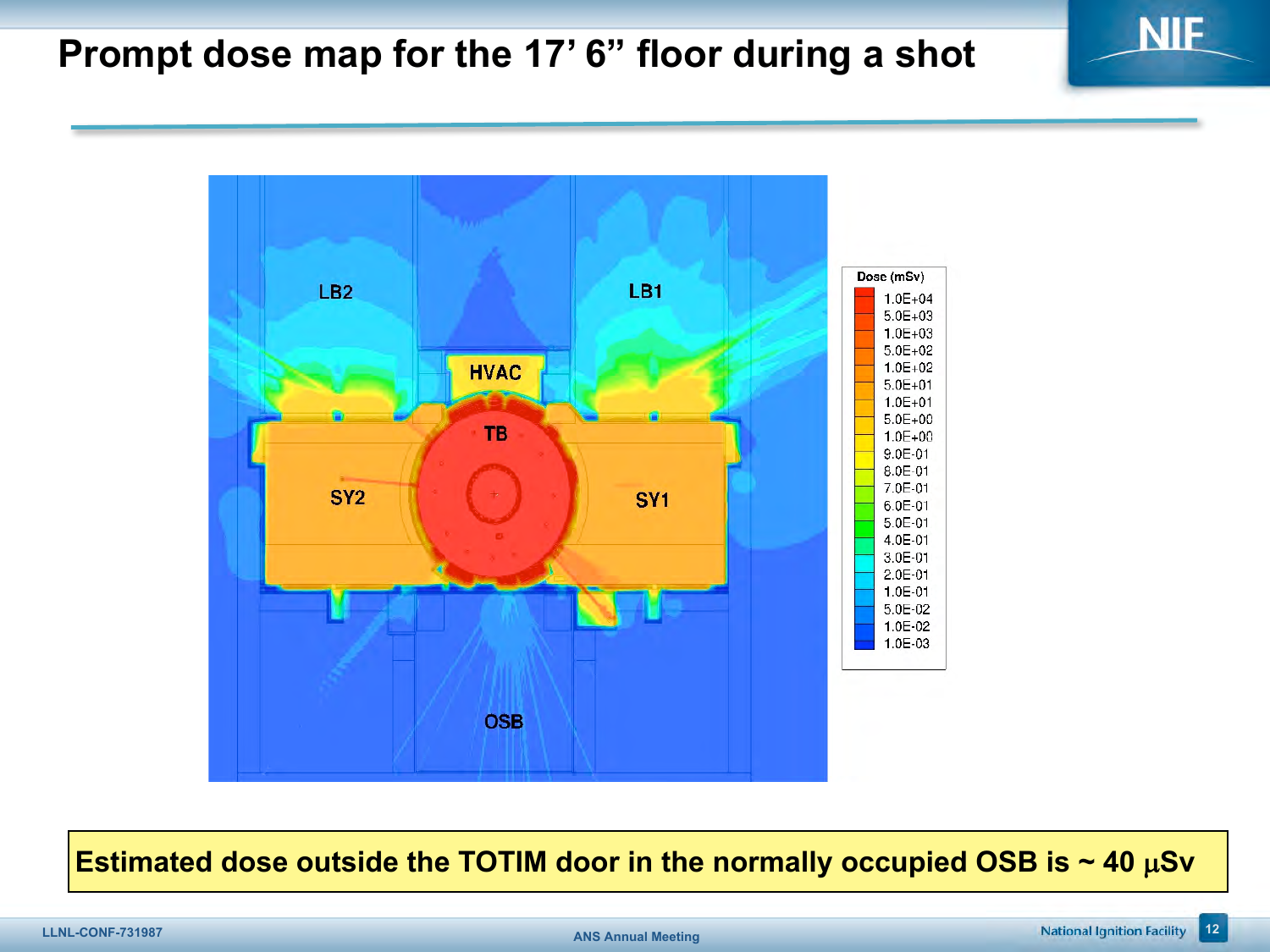# **Prompt dose map for the 50' 6" floor during a shot**



#### **Estimated dose on the top of the OSB roof is ~ 20** µ**Sv**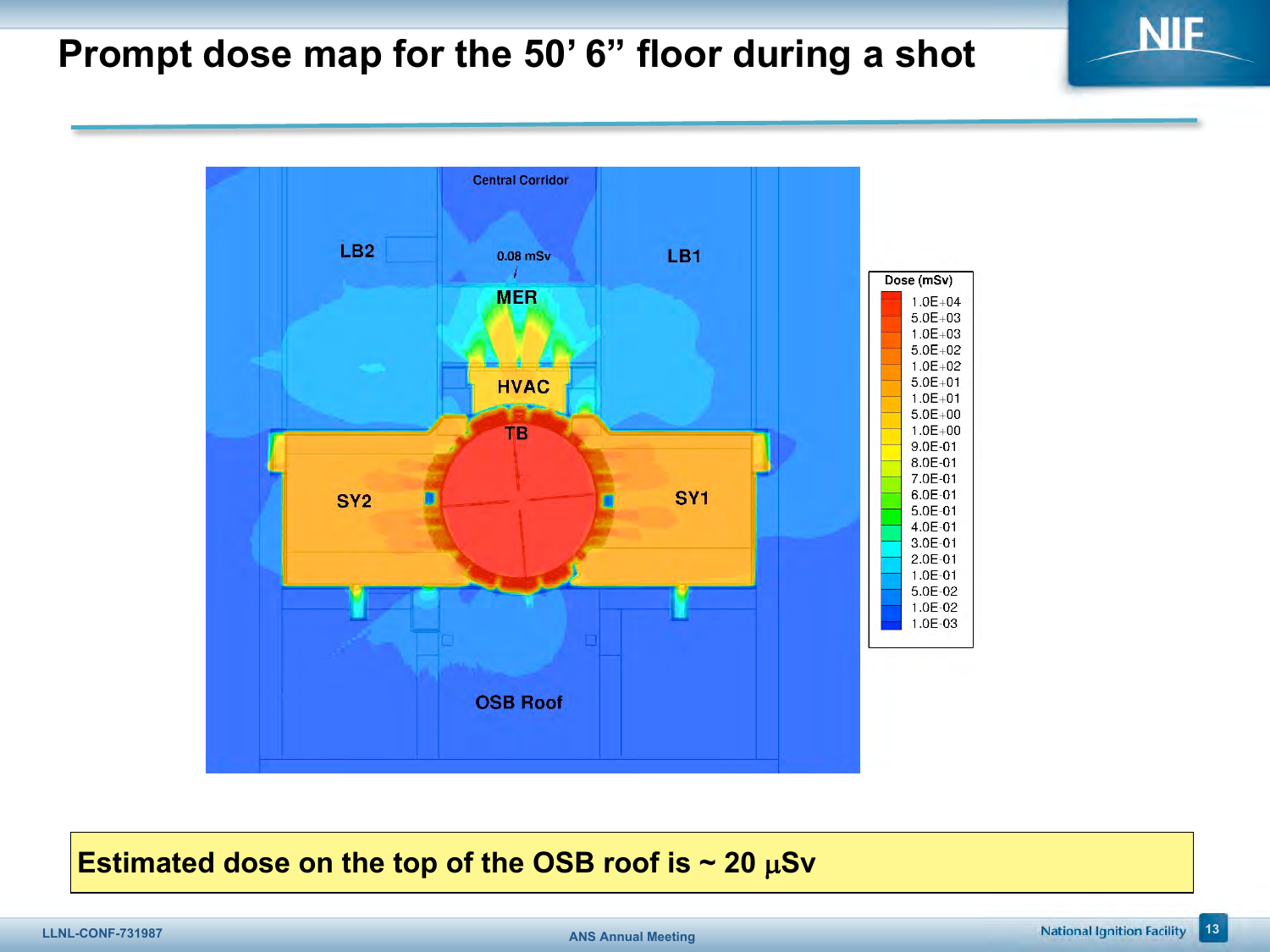#### **Maximum estimated prompt dose values**

| <b>Location</b>       | <b>Floor level</b>      | Dose (µSv)     |
|-----------------------|-------------------------|----------------|
| <b>OSB</b>            | $-33'9''$               | 20             |
| <b>OSB</b>            | $-21'9''$               | 10             |
| <b>OSB</b>            | $-3'6''$                | 10             |
| <b>Control Room</b>   | <b>Central Corridor</b> | 10             |
| <b>Visitor Center</b> | Ground                  | 30             |
| <b>Outside SY1</b>    | Ground                  | 33             |
| <b>Near Building</b>  | Ground (100 m from TCC) | $\overline{2}$ |
| <b>Site Boundary</b>  | Ground (350 m from TCC) | 0.6            |
| <b>OSB</b>            | 7' 10"                  | 20             |
| <b>OSB</b>            | 17'6''                  | 40             |
| <b>OSB</b>            | 29'6''                  | 20             |
| <b>OSB</b>            | 40'0"                   | 30             |
| <b>OSB Roof</b>       | 50'6"                   | 20             |

**Estimated dose values in occupied areas are below the 50** µ**Sv NIF design goal limit**

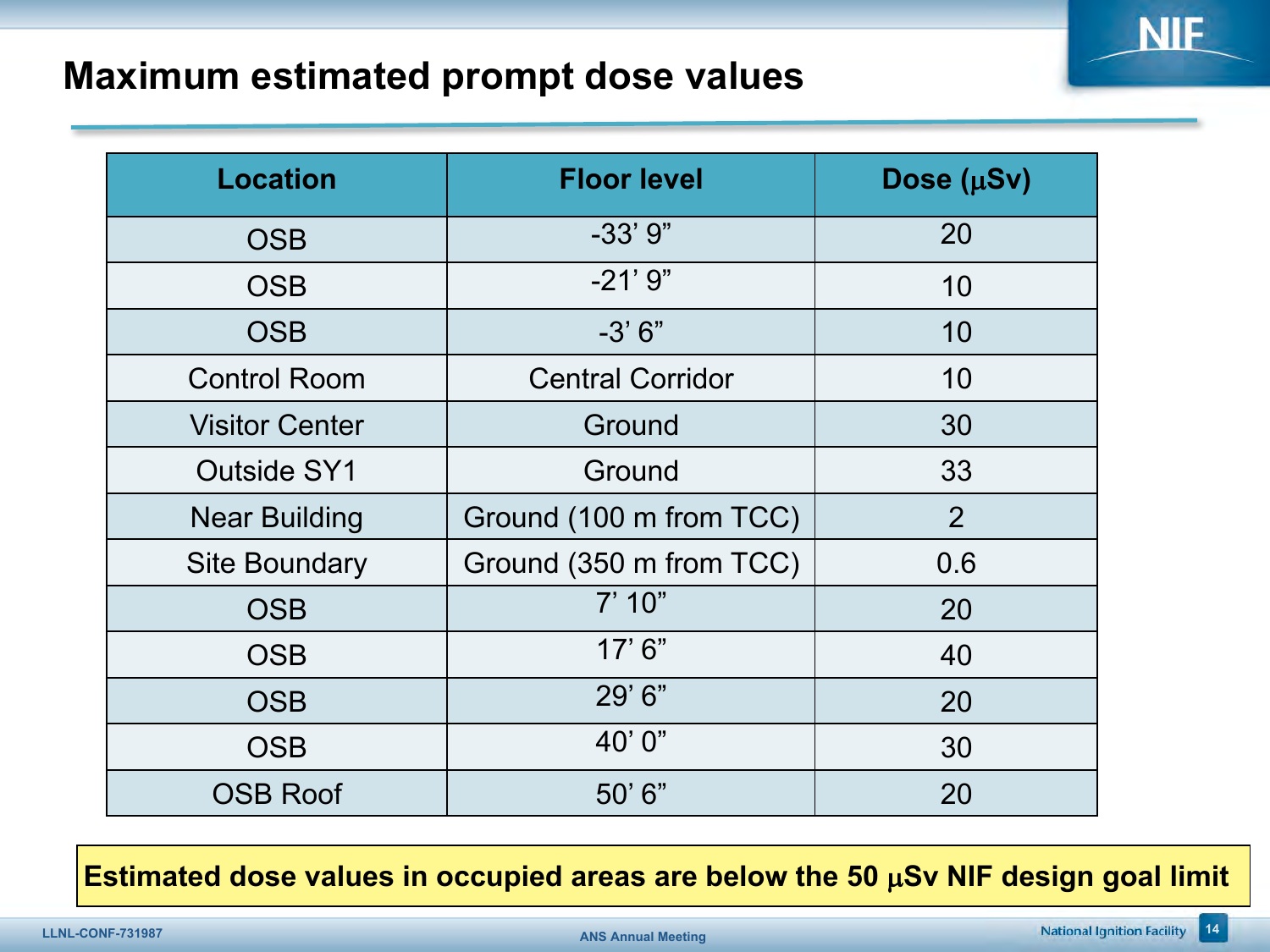#### **Summary**



- **Detailed analyses of expected prompt dose values during high yield shots at the NIF have been completed**
- **Thicknesses of shield doors in the facility were optimized such that the estimated dose in the NIF occupied areas remain below 50** µ**Sv for a 20 MJ shot and < 1 mSv for 1200 MJ of annual fusion yield**
- **Most of the normally occupied areas inside the OSB (Operations Support Building) experience limited prompt dose values of 10 to 40** µ**Sv per shot**
- **Estimated dose values in the control room and the visitor center are 10 and 30**  µ**Sv, respectively**
- **Maximum annual dose at the nearest site boundary location (350 m from Target Chamber Center) is very small and estimated at only ~ 36** µ**Sv for 1200 MJ of fusion yield**
- **The current NIF shielding is effective in providing the required radiation protection for all phases of the NIF operation**